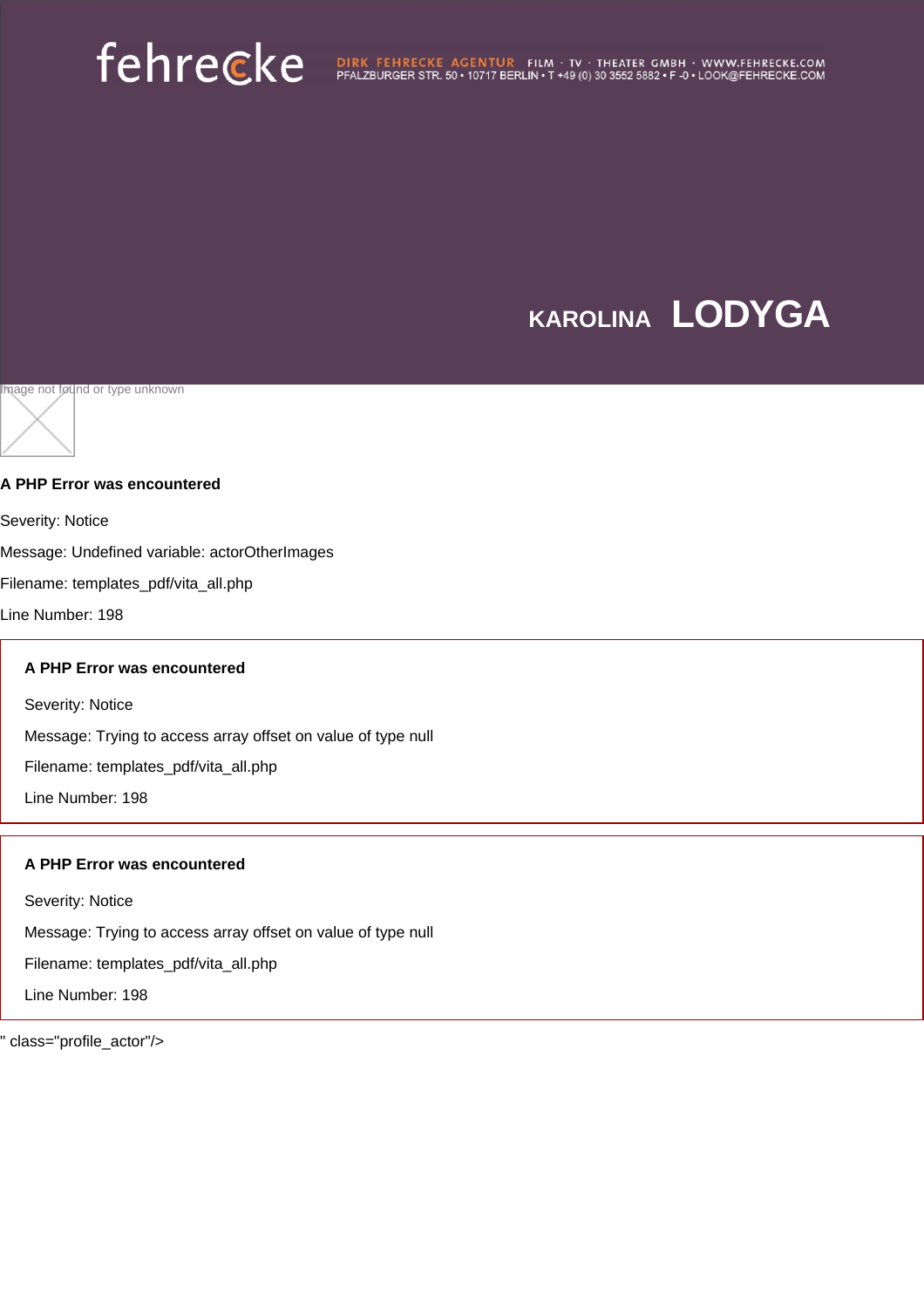### **KAROLINA LODYGA**

|                        | <b>SKILLS</b>                                                                   |
|------------------------|---------------------------------------------------------------------------------|
| Wohnort                | Nuremberg                                                                       |
| Geboren                | 1984                                                                            |
| Größe                  | 164 cm                                                                          |
| Augenfarbe             | green                                                                           |
| Haarfarbe              | blonde                                                                          |
| Sprachen               | Polish (native speaker)   English (good)                                        |
| Akzente                |                                                                                 |
| Sportarten             | aikido                                                                          |
| Dance                  | Jazz and Modern Dance   set-pattern dance   improvisation   freestyle   hip hop |
| Voice                  | mezzo soprano                                                                   |
| Führerschein           | motorcar                                                                        |
| Weitere<br>Fähigkeiten | voice actor                                                                     |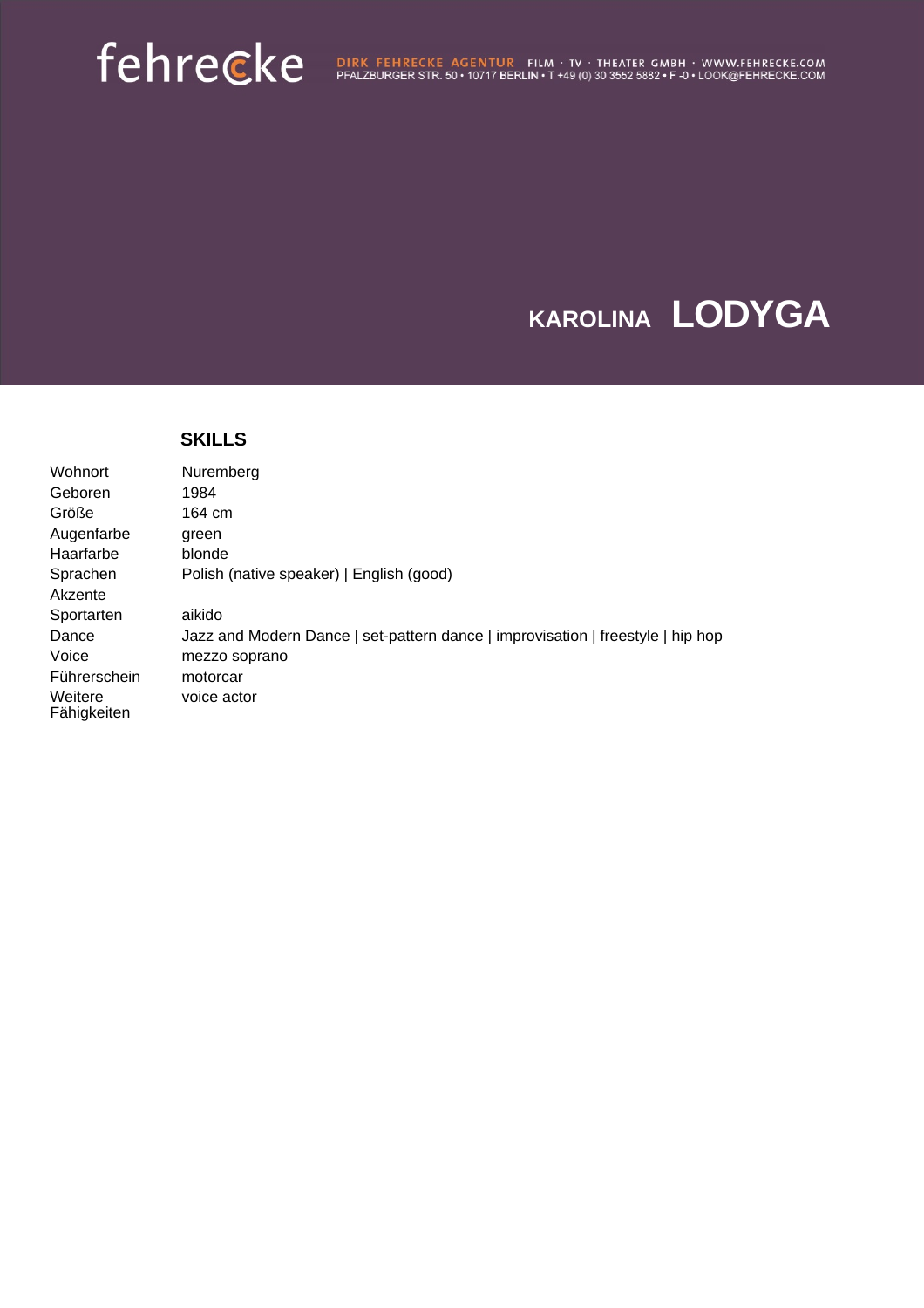### **KAROLINA LODYGA**

**FILM / CINEMA**

| <b>FRIESEN AM LIMIT</b>   cine film   Director: Janek Rieke<br>2019 |
|---------------------------------------------------------------------|
|---------------------------------------------------------------------|

- 2014 **TREPPE AUFWÄRTS** | Director: Mia Meyer
- 2011 **VATER** | Director: Mia Meyer
- **DIE VIERTE MACHT** | Director: Dennis Gansel
- 2010 **DAS IST JA DAS LEBEN SELBST!** | Director: Björn Last
- **DAS RITUAL** | short film | Director: Mia Spengler
- **SCHIFFE VERSENKEN** | short film | Director: Uschy Wernke
- 2009 **APFELSAFT** | short film | Director: Andrej Gontcharov
- 2008 **POINT OF VIEW (TEASER)** | Director: Arne Jysch

**TV**

| 2021 | DER MASURENKRIMI 3 + 4   TV-line   Director: Sven Taddicken<br>NACHRICHT VON MAMA   TV-series   Director: Felix Binder, Suki Maria Rössel |
|------|-------------------------------------------------------------------------------------------------------------------------------------------|
|      | DIE GLÜCKSSPIELER   TV-series   Director: Michael Hofmann                                                                                 |
|      | DER ÜBERFALL   TV-series   Director: Stephan Lacant                                                                                       |
|      | <b>SHETDOUN/SHUTDOWN   TV-movie   Director: Wolfgang Panzer</b>                                                                           |
|      | OSTFRIESENSÜHNE   TV-movie   Director: Sebastian Ko                                                                                       |
| 2020 | <b>QUEENS OF COMEDY   comedy   Director: Suki Maria Rössel</b>                                                                            |
|      | DER MASUREN-KRIMI "FRYDERYKS ERBE" UND "FANGSCHUSS"   TV-line   Director:<br>Anno Saul                                                    |
|      | ST. MAIK, 3. STAFFEL   TV-series   Director: Markus Sehr, Wolfgang Eißler                                                                 |
| 2019 | <b>WAIDMANNSDANK   Director: Daniel Prohaska</b>                                                                                          |
|      | DER ALTE UND DIE NERVENSÄGE   Director: Uljana Havemann                                                                                   |
|      | <b>MORDEN IM NORDEN   TV-series   Director: Michi Riebl</b>                                                                               |
|      | <b>KREUZFAHRT INS GLÜCK - MENORCA   TV-line   Director: Stefan Bartmann</b>                                                               |
|      | <b>SOKO WIEN   TV-series   Director: Holger Barthel</b>                                                                                   |
|      | 4 BLOCKS   TV-series   Director: Özgür Yildirim                                                                                           |
|      | <b>WISCHEN IST MACHT   TV-series   Director: Gerald Liegel</b>                                                                            |
| 2018 | <b>EINSTEIN   TV-series   Director: Felix Stienz</b>                                                                                      |
|      | <b>NIMM DU IHN   motion pictures   Director: Michael Hofmann</b>                                                                          |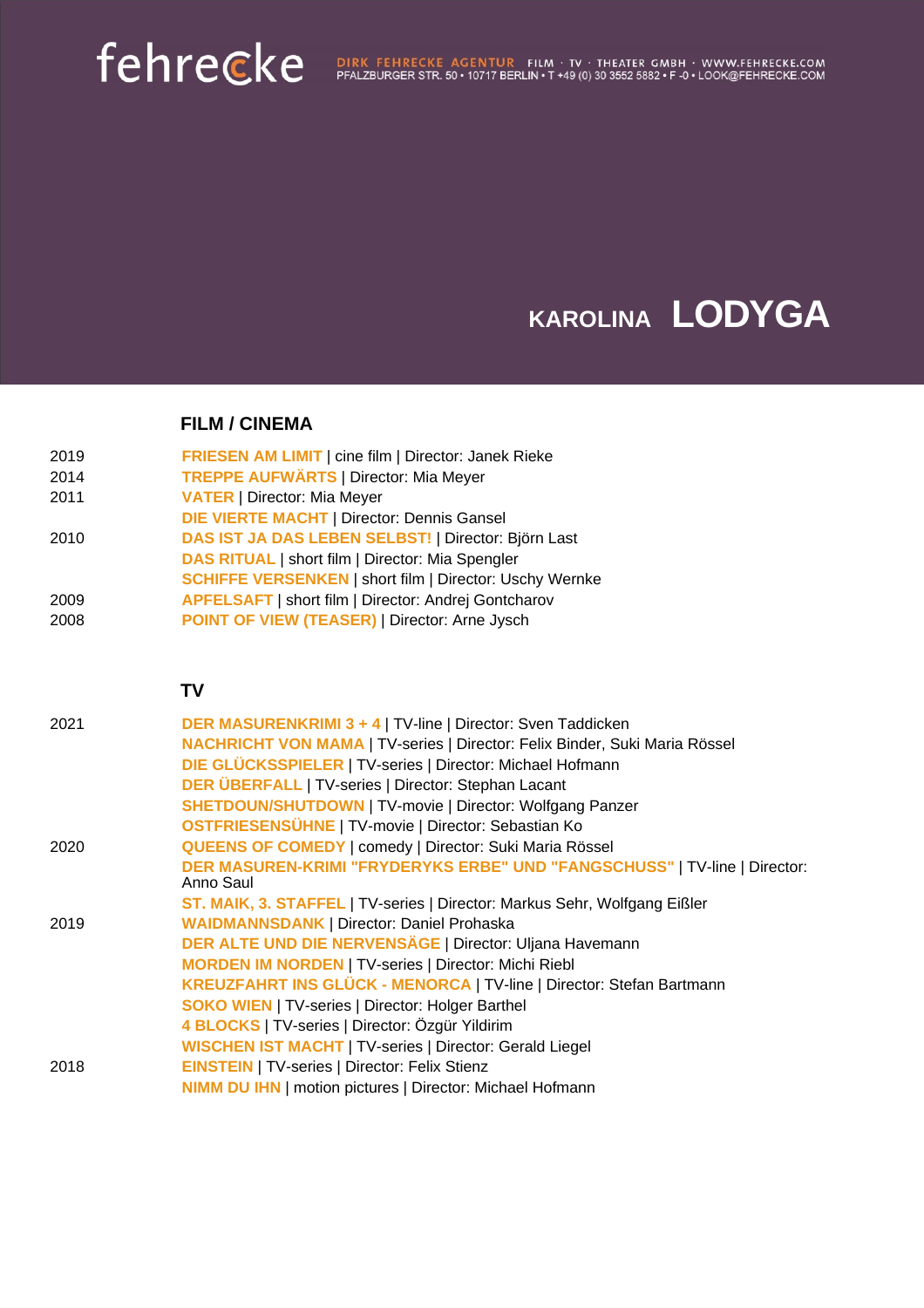# femeter & BIRK FEHRECKE AGENTUR FILM · TV · THEATER GMBH · WWW.FEHRECKE.COM

### **KAROLINA LODYGA**

|      | EIN STARKES TEAM - ERNTEDANK   TV-line   Director: Johannes Grieser<br><b>ELLA SCHÖN   TV-line   Director: Christiane Balthasar</b> |
|------|-------------------------------------------------------------------------------------------------------------------------------------|
|      | <b>GROSSSTADTREVIER   TV-series   Director: Bettina Schoeller Bouju</b>                                                             |
|      | <b>WOLFSLAND - DAS HEILIGE GRAB   TV-line   Director: Franziska Meletzky</b>                                                        |
|      | <b>DIE EIFELPRAXIS   TV-line   Director: Kerstin Ahlrichs</b>                                                                       |
|      | 4 BLOCKS   TV-series   Director: Oliver Hirschbiegel, Özgür Yildirim                                                                |
|      | IN ALLER FREUNDSCHAFT - DIE JUNGEN ÄRZTE   TV-series   Director: Steffen Mahnert                                                    |
| 2017 | <b>SOKO LEIPZIG   TV-series   Director: Patrick Winczewski</b>                                                                      |
|      | DR. KLEIN   TV-series   Director: Käthe Niemeyer                                                                                    |
|      | <b>DIE EIFELPRAXIS   TV-line   Director: Josh Broecker</b>                                                                          |
|      | <b>SOKO KITZBÜHEL   TV-series   Director: Gerald Liegel</b>                                                                         |
| 2016 | <b>SOKO MÜNCHEN   TV-series   Director: Till Müller-Edenborn</b>                                                                    |
|      | <b>SCHNELL ERMITTELT   TV-series   Director: Gerald Liegel</b>                                                                      |
|      | VERFÜHRT - IN DEN ARMEN EINES ANDEREN   motion pictures   Director: Markus Herling                                                  |
|      | 4 BLOCKS   TV-series   Director: Marvin Kren                                                                                        |
|      | <b>DIE EIFELPRAXIS   TV-line   Director: Christoph Schnee</b>                                                                       |
|      | <b>SCHLIMMER GEHT IMMER   TV-movie   Director: Kai Meyer-Ricks</b>                                                                  |
|      | HERZENSBRECHER   TV-series   Director: Jurij Neumann                                                                                |
|      | <b>SOKO STUTTGART   TV-series   Director: Patrick Winczewski</b>                                                                    |
| 2015 | KOMMISSAR PASCHA - EIN FALL FÜR ZEKI DEMIRBILEK   motion pictures   Director:                                                       |
|      | Sascha Bigler                                                                                                                       |
|      | DIE EIFELPRAXIS - ERSTE HILFE AUS BERLIN   TV-line   Director: Sibylle Tafel                                                        |
|      | TATORT FRANKEN - DAS RECHT SICH ZU SORGEN   TV-line   Director: Andreas Senn                                                        |
|      | KOMMISSARIN HELLER - HITZSCHLAG   TV-line   Director: Christiane Balthasar                                                          |
|      | <b>KEINE EHE OHNE PAUSE   motion pictures   Director: Patrick Winczewski</b>                                                        |
|      | <b>NACHT DER ANGST   motion pictures   Director: Gabriela Zerhau</b>                                                                |
| 2014 | <b>EINS IST NICHT VON DIR   motion pictures   Director: Udo Witte</b>                                                               |
|      | <b>SOKO LEIPZIG   TV-series   Director: Herwig Fischer</b>                                                                          |
|      | <b>HEIMAT IST KEIN ORT   motion pictures   Director: Udo Witte</b>                                                                  |
|      | UND DANN KAM WANDA   motion pictures   Director: Holger Haase                                                                       |
|      | <b>HERZENSBRECHER   TV-series   Director: Michael Kreindl</b>                                                                       |
|      | <b>DER LETZTE BULLE   TV-series   Director: Sophie Allet-Coche, Michael Kreindl</b>                                                 |
| 2012 | <b>DOC FITZ - DAS ZWEITE LEBEN   Director: Sven Unterwald</b>                                                                       |
|      | MARTHALER - PARTITUR DES TODES   TV-line   Director: Lancelot von Naso                                                              |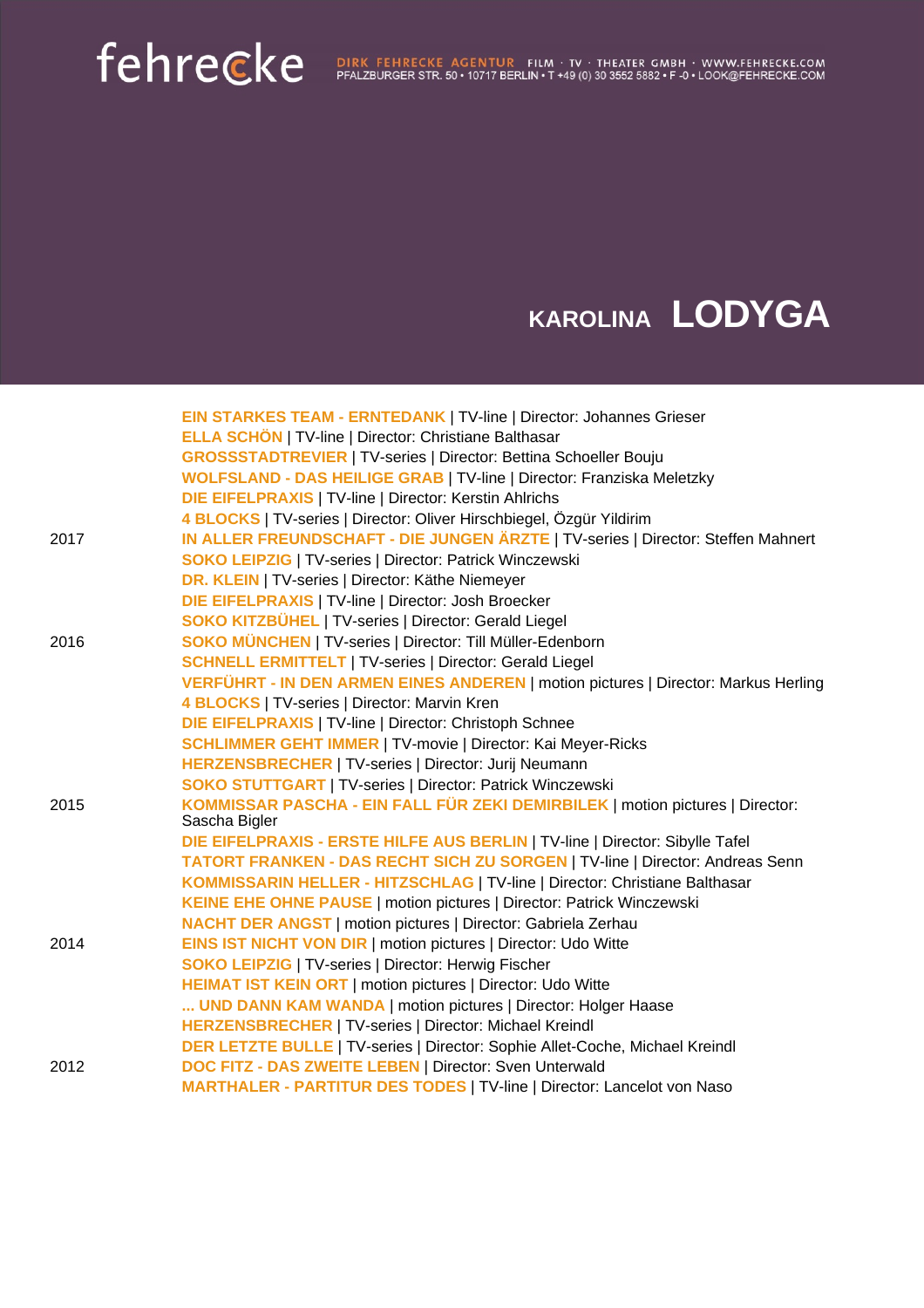## Fehrecke Agentur Film · TV · Theater GMBH · WWW.FEHRECKE.COM PFALZBURGER STR. 50 • 10717 BERLIN • T +49 (0) 30 3552 5882 • F -0 • LOOK@FEHRECKE.COM

### **KAROLINA LODYGA**

|             | ROSA ROTH - DER SCHUSS   TV-line   Director: Hannu Salonen                             |
|-------------|----------------------------------------------------------------------------------------|
|             | <b>SOKO STUTTGART   TV-series   Director: Udo Witte</b>                                |
|             | IN ALLER FREUNDSCHAFT   TV-series   Director: Mathias Luther                           |
|             | LÖWENZAHN   TV-series   Director: Hannes Spring                                        |
|             | <b>TATORT LUDWIGSHAFEN - KALTBLÜTIG   TV-line   Director: Andreas Senn</b>             |
|             | <b>SOKO LEIPZIG   TV-series   Director: Robert del Maestro</b>                         |
| 2011        | DAS UNSICHTBARE MÄDCHEN   motion pictures   Director: Dominik Graf                     |
|             | TATORT KIEL - BOROWSKI UND DIE FRAU AM FENSTER   TV-line   Director: Stephan<br>Wagner |
|             | <b>DER KRIMINALIST   TV-series   Director: Hannu Salonen</b>                           |
|             | <b>ANNA UND DIE LIEBE   telenovela   Director: diverse</b>                             |
| 2010        | KÜSTENWACHE   TV-series   Director: Florian Froschmayer                                |
| 2009 - 2008 | <b>IM ANGESICHT DES VERBRECHENS   TV-series   Director: Dominik Graf</b>               |
|             | <b>ANNA UND DIE LIEBE   telenovela   Director: diverse</b>                             |

### **THEATRE**

| 2008        | <b>KOMÖDIE DRESDEN   Der nackte Wahnsinn   Insz.: Manfred Langner</b>                                                                                                                                                     |
|-------------|---------------------------------------------------------------------------------------------------------------------------------------------------------------------------------------------------------------------------|
| 2007        | <b>SCHLOSSTHEATER CELLE   Alice im Wunderland   Insz.: Jan Bodinus</b>                                                                                                                                                    |
| 2007 - 2004 | <b>TEATR STUDIO, BERLIN</b>   "Eine alte Frau brütet"   Insz.: Janina Szarek   "Don Juan kommt<br>aus dem Krieg"   Insz.: Rüdiger Ewers   "Narr und Nonne"   Insz.: Janina Szarek   "Weiße Ehe"<br>  Insz.: Janina Szarek |

### **COMMERCIAL**

2011 **GOETHE-INSTITUT: GERMAN** | Director: Markus Sehr, Hanno Olderdissen

### **APPRENTICE**

| 2006        | <b>CAMERA ACTING WORKSHOP BEI DIETER WARDETZKY</b>                                      |
|-------------|-----------------------------------------------------------------------------------------|
| 2007 - 2003 | <b>TRANSFORM SCHAUSPIELSCHULE DER INTERNATIONALEN THEATERWERKSTATT</b><br><b>BERLIN</b> |
| 2003 - 2001 | BERLINER SCHULE FÜR BÜHNENKUNST                                                         |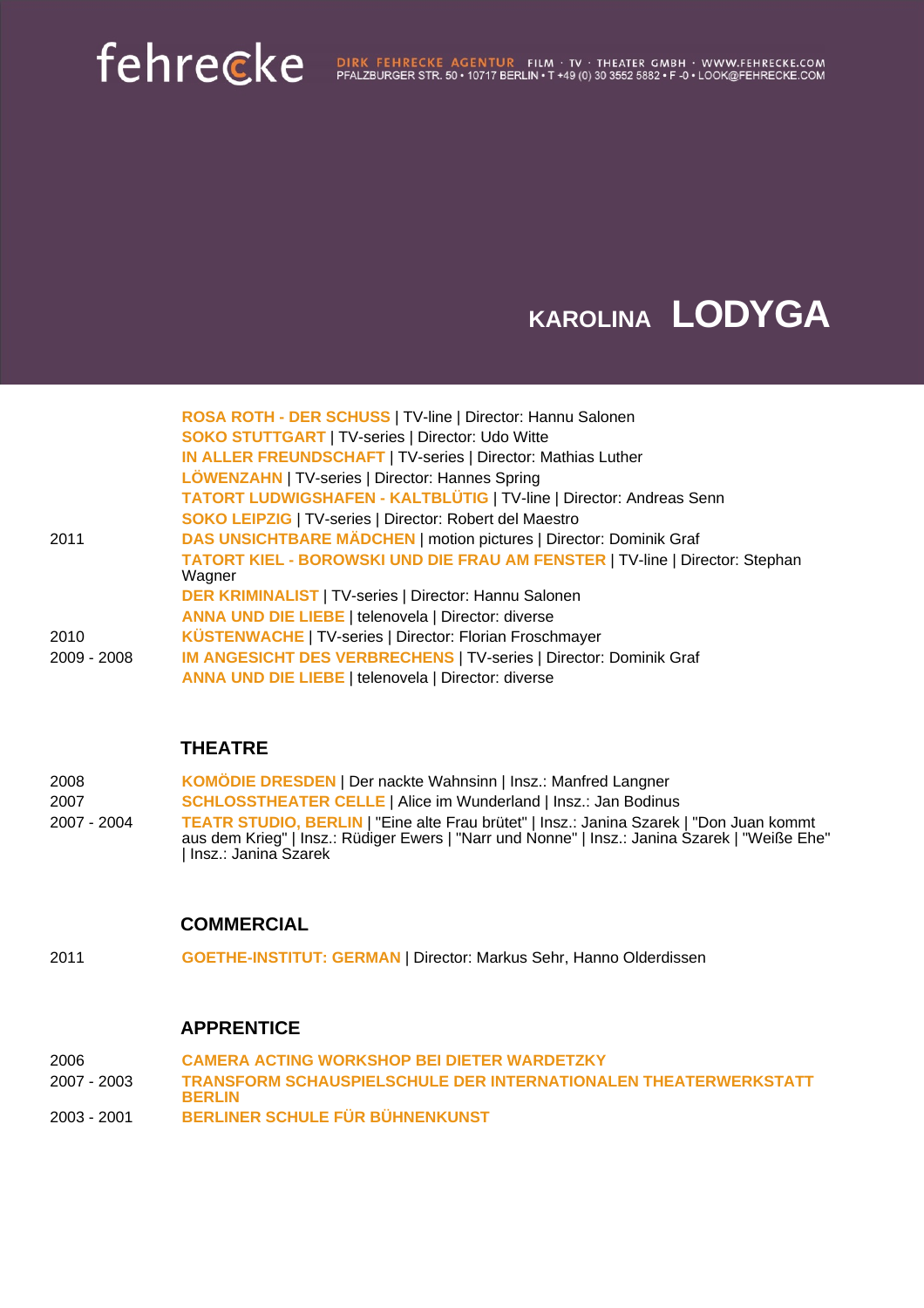## **KAROLINA LODYGA**



#### **A PHP Error was encountered**

Severity: Notice

Message: Undefined variable: actorOtherImages

Filename: templates\_pdf/vita\_all.php

Line Number: 678

#### **A PHP Error was encountered**

Severity: Notice

Message: Trying to access array offset on value of type null

Filename: templates\_pdf/vita\_all.php

Line Number: 678

#### **A PHP Error was encountered**

Severity: Notice

Message: Trying to access array offset on value of type null

Filename: templates\_pdf/vita\_all.php

Line Number: 678

" class="profile\_actor\_small"/>



#### **A PHP Error was encountered**

Severity: Notice

Message: Undefined variable: actorOtherImages

Filename: templates\_pdf/vita\_all.php

Line Number: 676

#### **A PHP Error was encountered**

Severity: Notice Message: Trying to access array offset on value of type null Filename: templates\_pdf/vita\_all.php

Line Number: 676

#### **A PHP Error was encountered**

Severity: Notice Message: Trying to access array offset on value of type null Filename: templates\_pdf/vita\_all.php

Line Number: 676

" class="profile\_actor\_small"/>